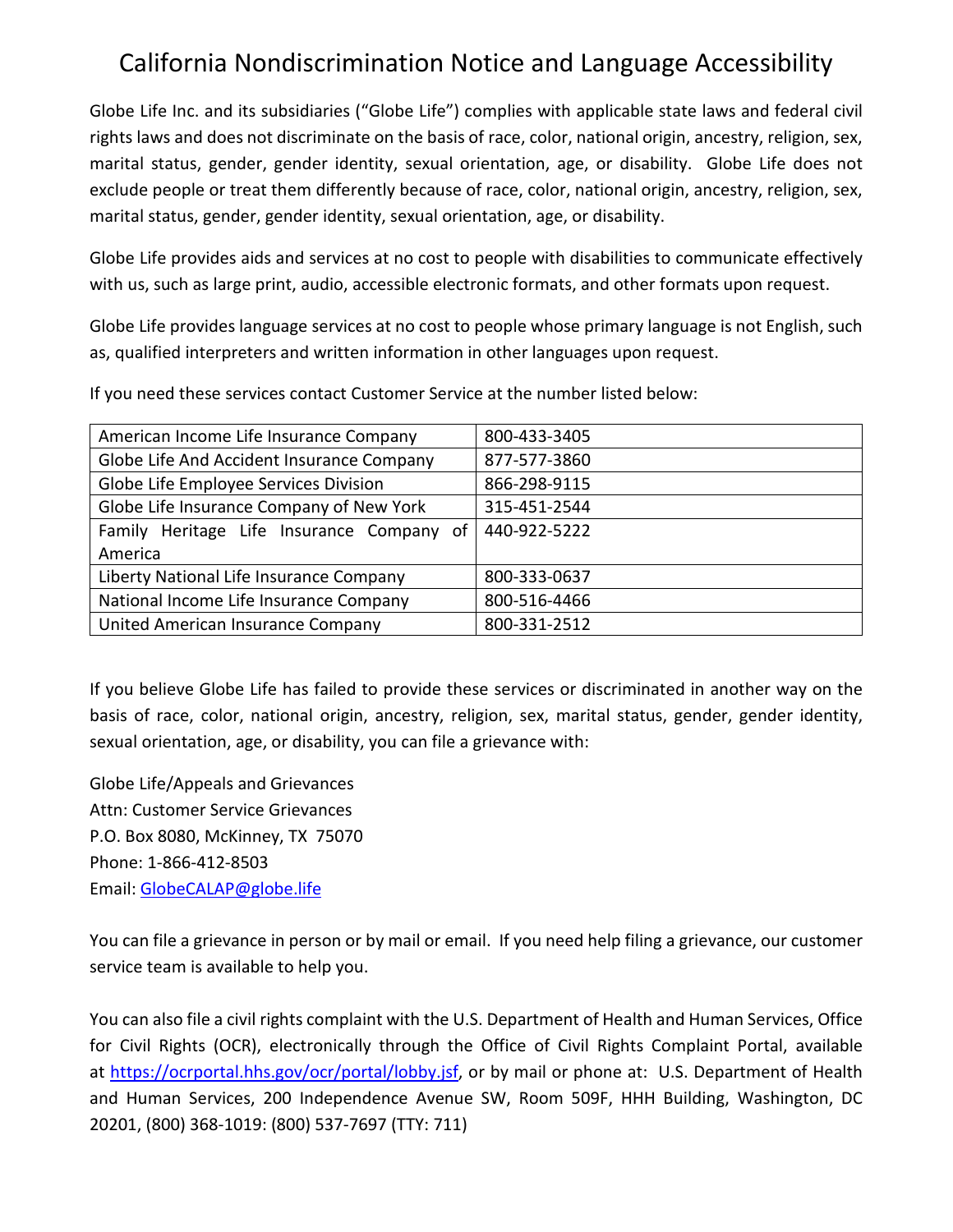Complaint forms are available at www.hhs.gov/ocr/office/file/index.html.

*Globe Life Inc. and its subsidiaries: American Income Life Insurance Company, National Income Life Insurance Company, Family Heritage Life Insurance Company of America, Globe Life And Accident Insurance Company, Globe Life Insurance Company of New York, Globe Life Employee Services Division, Liberty National Life Insurance Company, and United American Insurance Company (collectively, "Globe Life")*